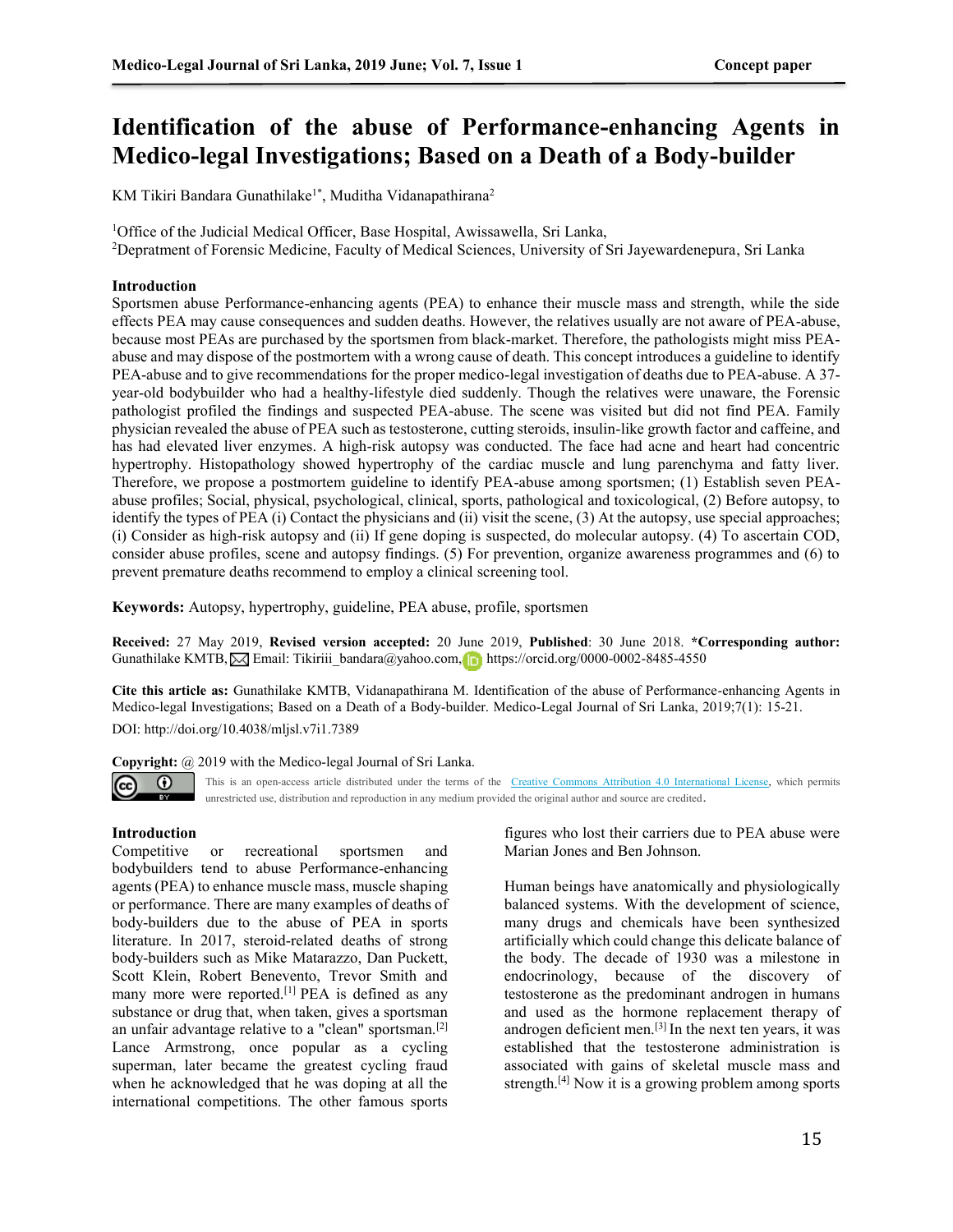communities and the PEAs are far more prevalent than anyone is willing to admit.<sup>[5]</sup>

The objectives of the abuse of PEA by the athletes and body-builders include (1) to increase growth (by using anabolic drugs such as Anabolic-androgenic steroids (AAS), recombinant human Growth hormone (GH) and Insulin growth factor-1 (IGF-1), (2) to increase activity (by using stimulants such as caffeine, amphetamine, ephedrine, thyroxin etc.), (3) to increase endurance (by using endurance enhancement agents), (4) to increase memory (by using nootropics), (5) to increase blood (by using blood boosters, blood doping or erythropoietin), (6) to reduce stress (by using adaptogens), (7) to reduce pain (by using painkillers), (8) to reduce anxiety and fear (by using sedatives and anxiolytics) and (9) to reduce weight (by using laxatives or diuretics).<sup>[6]</sup>

Almost all PEAs give temporally benefits but the side effects cause serious problems. For example, GH and AAS will not only cause hypertrophy of the skeletal muscles but also cause changes in all the body systems, including cardiovascular system (premature atherosclerosis, cardiac muscle hypertrophy, changes in endothelium etc.), respiratory system (alveolar hypertrophy), renal, reproductive and psychological changes and could lead to sudden death at any time.[7]

The misuse of PEA produces well-built, very active and energetic people. However, almost all of their body systems are maintained artificially and the ill effects of PEA could cause sudden deaths at any time. In this context, the forensic pathologist must possess a better knowledge to suspect and identify the abuse of PEAs, collect relevant facts and to interpret them correctly. For example, if a forensic pathologist finds a young person with a hypertrophied heart, one of the main causes of deaths could be hypertrophic obstructive cardiomyopathy (HOCM). Unless the deceased had previously revealed the PEA misuse, the relatives or guardians may not know about it, because most of the PEAs are purchased illegally or from the black market.[8] This will be a common problem in the future, as there is an increasing number of bodybuilding practices among the young generation. Although the use of PEA in sports has been banned, it is very difficult to control recreational use.

If dies suddenly, they are subjected to autopsies, however, in the absence of prior knowledge regarding misuse of PEA, the forensic pathologist might miss the possibility of PEA abuse especially in recreational sports, and the body may be disposed of with a common and wrong cause of death such as HOCM.

# **Objectives**

Therefore, the following case discussion was performed based on sudden death of a young bodybuilder to formulate a method to identify the abuse of PEAs in sudden deaths of sportsmen and to give recommendations for the proper medico-legal investigation of deaths due to misuse of PEAs.

### **Background history**

A 37-year-old young, male, body-builder died suddenly and unexpectedly in his home. He was a father of two children and an owner of three bodybuilding sports centres.

According to the wife, the deceased's social history showed that he was crazy over exercises and performed weight lifting vigorously, and spent a long time in gyms. Further, he had taken a large number of vitamins and food supplements, however, the wife or the relatives did not know about taking any parenteral or oral Performance-enhancing agents (PEA). He was a non-alcoholic and a non-smoker and had an apparently "healthy lifestyle". He had been a strict vegetarian and had heavy meals. He had not been on drugs for any significant illness. The past medical history was unremarkable and there was no family history of sudden deaths.

The wife expressed that the deceased was a highly active person. However, it was revealed that he had a rapid gain in muscle and weight.

Therefore, having identified the possible misuse of PEA, the forensic pathologist used a novel approach and used extra protective measures in the medico-legal investigation.

A scene visit was performed before the autopsy and recovered some dietary supplements, however, there were no PEAs such as Anabolic androgen steroids (AAS), Insulin-like Growth factor-1 (IGF-1) or Growth hormone (GH) at the scene.

Afterwards, the pathologist contacted his personal physician who revealed that the deceased was using few cycles of testosterone and IGF-1 injections, several cutting steroids, elements containing a high dose of caffeine (275mg per serve), multiple protein supplements and pre-workout booster dietary supplements. When the reports of the past routine medical reports were perused, nothing abnormal was found other than the moderate elevation of SGOT and SGPT.

In this case, the autopsy was considered a high-risk autopsy and strict preventive measures were taken.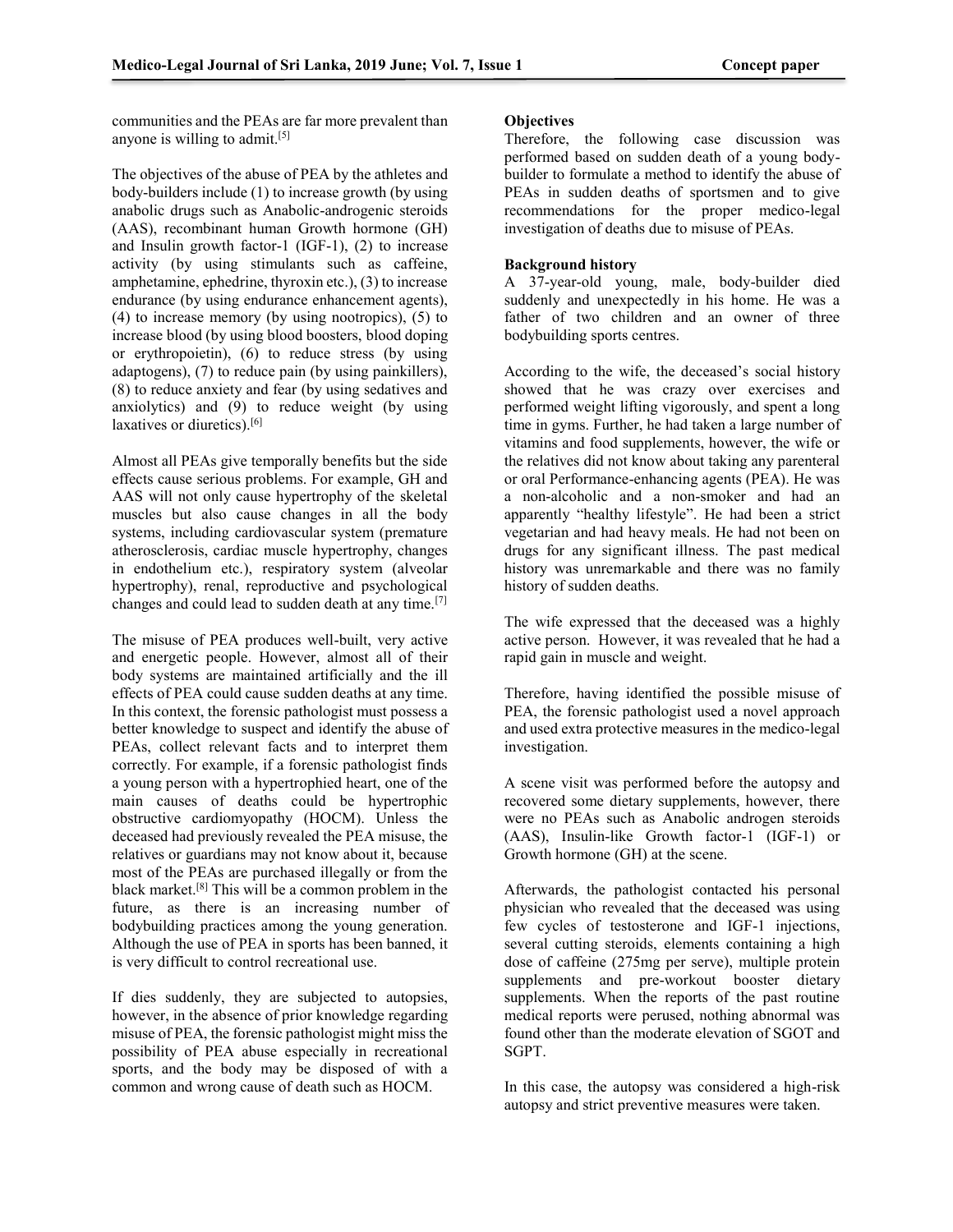The body was of a well-nourished, well-built male with a height of 6 feet and 4 inches and h  $16$ weight was  $134\text{kg}$ . Externally, he had acne on the face (Fig. 01), well-built muscles and few tattoos. There were no external or internal injuries.



Figure 01: Well-built and muscular body. Note the acne on the face.

All organs were dissected and the heart muscle was hypertrophied and both the ventricles were disproportionately enlarged. (Fig. 02) The atria appeared enlarged and the ventricles represented  $\frac{3}{4}$ <sup>th</sup> of the size of the heart. The heart had concentric hypertrophy of all four chambers and the thickness of the left ventricle was 2cm. The left ventricular trabeculae appeared prominent and there was no evidence of valvular heart disease. The coronaries and aorta had few atheromatous plaques but did not cause a significant occlusion. The weight of the heart was 550g.



Figure 02: Hypertrophied ventricles

Blood and tissues were sent for routing toxicological analysis and for PEAs such as testosterone (AAS) and IGF-1. Alcohol was negative and the results of PEAs were awaiting.

The histopathological studies of all the organs were performed and had hypertrophy of the cardiac muscle fibres, fibrosis and hypertrophy of the lung parenchyma and fatty changes of the liver. The cause of death was given as hypertrophy of the heart probably due to long term use of PEA.

### **Discussion**

Performance-enhancing agents (PEA) abuse in sports is a growing problem, especially among the young population. In the recent past in Sri Lanka, there is an increasing number of bodybuilding centers and gymnasiums in every corner of the country targeting the young generation. Other than the exercise schedules, they tend to misuse Performanceenhancing agents (PEA) to gain maximum benefits within a short period of time. Almost all of these drugs have harmful effects on the body; physically, psychologically and socially. Some of those side effects could even lead to death. For example, due to physical effects of PEA such as cardiac hypertrophy, fibrosis, myocardial infarctions, arrhythmias, coronary heart disease and due to psychological effects such as increased suicide tendency can kill.<sup>[9]</sup> The competitive body-builders may also use potent diuretics like frusemide to induce diuresis to prevent drug misuse being identified. However, diuresis can lead to electrolyte imbalance and can cause death due to arrhythmia or fits etc.<sup>[10]</sup>

The next medico-legal issue is the ascertainment of the cause of death (COD). Therefore, this discussion is conducted on the following issues; (1) Profiling of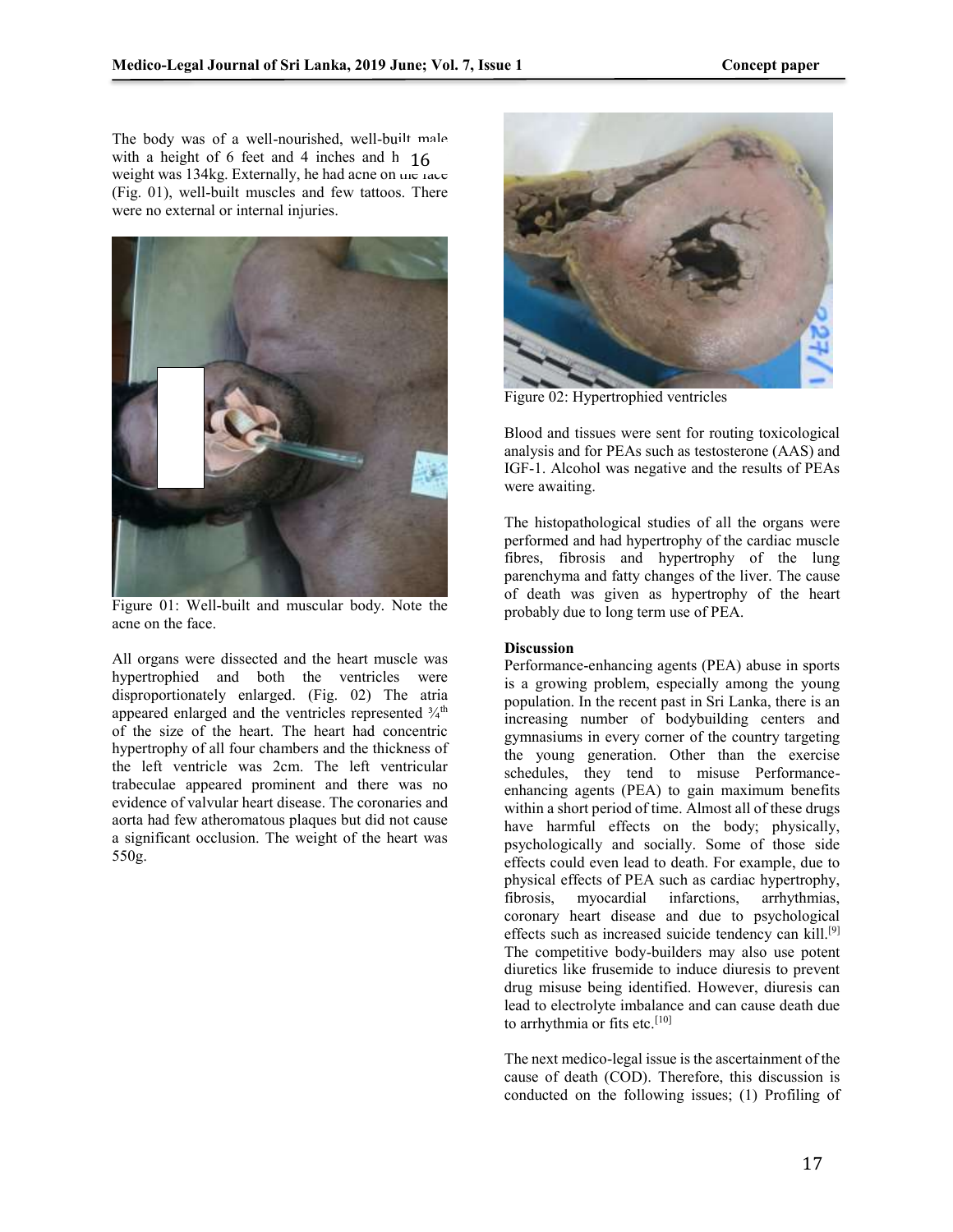PEA abuse; (1.1) Social profile, (1.2) physical profile, (1.3) psychological profile, (1.4) clinical profile, (1.5) sports profile,  $(1.6)$  pathological profile and  $(1.7)$ toxicological profiling of PEA abuse,<sup>[11]</sup>

(2) General forensic pathological issues of PEA abuse and (3) Preventive measures in PEA abuse.

In this case, since the deceased was a body-builder who died suddenly, the pathologist needed to look for the contribution of PEA in such death. The wife and the relatives of the deceased did not know about the PEA abuse. In such instances, a special evaluation should be done, based on the above seven profiles, to identify the PEA abuse and the COD.

#### **(1.1) Social profile relevant to PEA abuse**

The pathologist has to see whether the deceased has a social profile relevant to PEA abuse. For example, whether the deceased has (1) obsessions with exercise, (2) does vigorous weight lifting, (3) spends long time in gymnasiums or health clubs, (4) recent changes in friends, (5) takes large amounts of vitamins and food supplements, (6) takes very high-calorie intake, (7) whether leads a "healthy lifestyle" and (8) whether on any other medicinal drugs. In this case, the deceased showed several such social profiles of PEA abuse. He engaged in vigorous weight lifting, spent a long time in gyms and had large amounts of vitamins and food supplements, In addition, he was a teetotaler with a 'healthy lifestyle', ate large healthy diets and was not on any other medicinal drugs. Those features favoured PEA abuse.

### **(1.2) Physical profile relevant to PEA abuse**

The pathologist has to see whether the deceased has a physical profile relevant to PEA abuse. For example, (1) rapid weight gain with muscle development, (2) increase or decrease of body hair, and (3) deepening of the voice. In this case, the deceased had a wellnourished, well-built body with well-built muscles which favoured the physical profile of PEA abuse.

#### **(1.3) Psychological profile relevant to PEA abuse**

The pathologist has to see whether the deceased has a psychological profile of PEA abuse. For example, **(**1) increased aggression, (2) hyperactivity, (3) auditory hallucinations, (4) depression, (5) anxiety and (6) suicidal thoughts. In this case, the psychological profile revealed that he was a hyperactive person.

### **(1.4) Clinical profile relevant to PEA abuse**

The pathologist has to see whether the deceased has a clinical profile relevant to PEA abuse. For example, (1) acne, (2) elevation of blood pressure, (3) complaining of stomach aches, (4) jaundice and (5) oedema of the extremities and (6) significant antemortem clinical test reports. In this case, he was apparently well and was not on any medicinal drugs. Fig. 01 shows that he had acne on his face. Antemortem reports revealed elevation of SGOT and SGPT. Therefore, the clinical profile favoured the abuse of PEA such as AAS.

#### **(1.5) Sports profile relevant to PEA abuse**

When a forensic pathologist involves with an autopsy of a competitive or recreational sportsman, he/she should reconstruct the type of PEA abuse by considering the type of the sport/s the deceased engaged in. For example, (1) Anabolic androgenic steroids (AAS) including testosterone are used in bodybuilding, wrestling, basketball etc. Cutting steroids are used for cutting effects of the muscles and are used by body-builders.<sup>[12]</sup>  $(2)$  Caffeine, amphetamine, cocaine etc. are used to stimulate and increase CNS alertness and are used by body-builders etc. (3) GH and IGF-1 are used in bodybuilding and the (4) laxatives and diuretics to reduce the body weight in body-builders and boxing.[10] In this case, the deceased had been performing recreational bodybuilding and the possible abused PEA could be anabolic drugs, CNS stimulants, protein and dietary supplements and quick energy boosters such as insulin growth factors (IGF-1). Therefore, the deceased's use of testosterone, cutting steroids elements, insulin-like growth factor-1 (IGF-1), high dose of caffeine, multiple protein supplements and pre-workout booster dietary supplements are compatible with his recreational bodybuilding.

# **(1.6) Pathological profile relevant to PEA abuse**

During the autopsy, the pathologist has to see whether the deceased has a pathological profile relevant to PEA abuse. For example, (1) cardiac hypertrophy (2) lung parenchyma hypertrophy, (3) skeletal muscle hypertrophy, (4) atherosclerosis, (5) liver fatty changes and peliosis hepatis.

When cardiac hypertrophy is present, it is relatively difficult to differentiate from the GH and AAS abuse. Therefore, history such as premature deaths in the family and their autopsy reports are important. There is asymmetric hypertrophy in HOCM, with septal hypertrophy of 15mm thickness, but 2% of trained athletes have a similar pattern. There is a distinctive histopathological pattern of the disarray of myocardial cells in HOCM. However, the differentiation between pathological and physiological hypertrophy is difficult for trained athletes. The upper limit to which the thickness of the left ventricle may be increased by training appears to be 16mm. Therefore, athletes with a wall thickness of more than 16mm are likely to have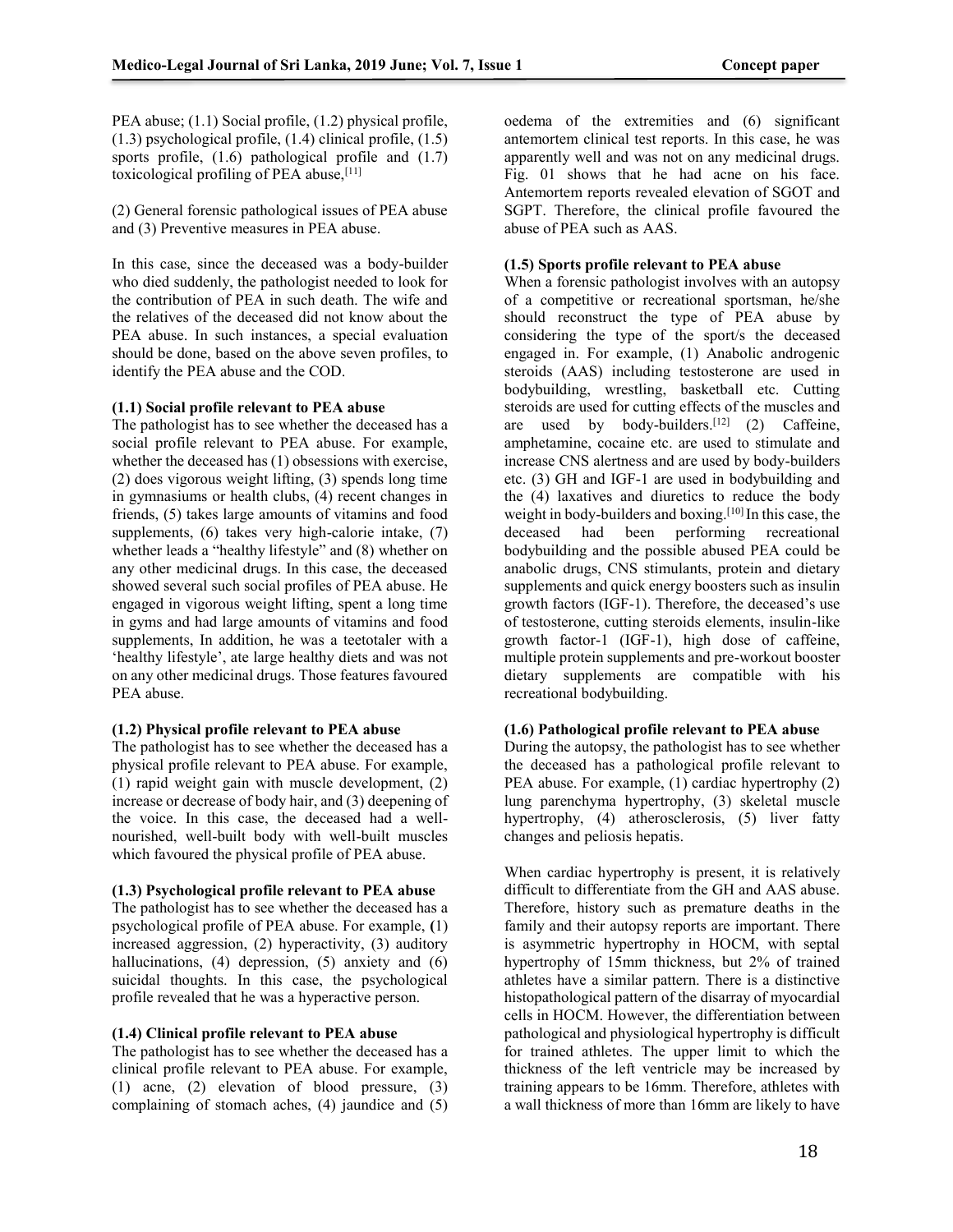primary forms of pathological hypertrophy, such as hypertrophic cardiomyopathy, possibly associated with long-term AAS abuse. $[13,14]$  Other than this, in general, considering the whole picture such as the habits, body stature and build, background and most importantly abnormalities in other body systems such as in heart and liver are seen.

In the vascular system, the premature formation of atheromatous plaques could be seen. Considering all, it may be possible to come to the conclusion of cardiac pathology as the targeted main pathology which leads to death due to AAS.

In this case, the ventricular hypertrophy was 2cm and histopathology of heart did not show fibre disarray. Those features favoured AAS abuse. The family physician confirmed that he was on testosterone, cutting steroids and are compatible with AAS abuse.

#### **(1.7) Toxicological profiling of PEA abuse**

The forensic pathologist has to send samples for common poisons such as alcohol and for alleged types of PEA abuse.

However, the interpretation of toxicological findings in post-mortem examination is difficult as most of the PEAs are normal components of the body such as testosterone (AAS), Insulin (IGF-1), Growth hormone (GH), erythropoietin, or drugs which may be used in normal clinical practice such as salbutamol. In this case, the blood alcohol was negative and other PEA results were awaiting.

In some instances, the PEA test reports may come negative. This could be due to non-availability of sophisticated PEA analysis techniques in autopsy practice in Sri Lanka, however, they are used in the detection of sports doping in developed countries. The other reason is the use of such drugs in unexpected patterns such as "Drug holidays". Sometimes, the drug is stopped long before the onset of the competition or tailed off towards the competition. Some use PEA in cycles and in between the cycles, the drug may not be detected in the blood.

Therefore, reviewing the antemortem laboratory finding of PEA tests or clinical reports such as lipid profile with decreased HDL and TSH, increased LDL, increased LH, TG, Glucose, haemoglobin (Hb) etc. will give clues regarding the possible PEA abuse. For example, in the administration of erythropoietin, there will be elevated levels of Haemoglobin in antemortem reports. Therefore, the consideration of the type of anti-mortem reports and the possible expected outcome could give valuable clues regarding the

possible PEA abuse. However, in this case, only the liver enzymes such as SGOT and SGPT had been elevated and favoured AAS or other PEA abuse.

## **(2) General forensic pathological issues of PEA abuse**

The PEA abuse can cause special issues at the crime scene and the autopsy investigations. Since these drugs are restricted or banned and are purchased from the black-market can lead to medico-legal issues such as not being able to recover at the crime scene investigation and non-availability of a reliable history of PEA abuse during the autopsy investigation. Similarly, in this case, at the autopsy investigation, there was no such history of PEA abuse. Further, the scene investigation did not reveal any PEAs. Therefore, the forensic pathologist had to reach the family physician to acquire the relevant past history of the usage of parenteral and oral PEAs.

Another medico-legal issue is the possibility of the transmission of deadly diseases during the autopsy investigation of such deaths. For example, the GH had been produced by human pituitary extracts in the past, however, it is now produced by using other animal tissue extracts. Therefore, it has a risk of transmitting diseases such as Creutzfeldt-Jakob disease.[7] Moreover, if the needles are shared by the athletes or body-builders, there is an additional risk of HIV or  $HBV<sup>[10]</sup>$ . Since the pre-autopsy screening of such deadly diseases is not available in Sri Lanka, the forensic pathologist considered this autopsy investigation of the body-builder as a high-risk autopsy and took all the preventive measures.

Now there are new methods of acquiring PEA such as gene doping. Other than obtaining those drugs directly, there may be possibilities with advanced technology by inserting hormone-producing genes.[15] Therefore, such autopsies should be a molecular autopsy and samples should be taken for genetic studies to investigate gene doping. However, in this case, we did not take samples for gene doping because there had been no history of employment of such methods by the deceased.

Another newer method of introducing PEAs is using a viral vector such as adenovirus and produce druginduced tumours that produce hormones such as GH. Therefore, a meticulous histopathological investigation of all organs should be done to investigate the drug-induced tumours producing hormones. In this case, all organs were dissected and histopathology samples were taken from all the organs and investigated.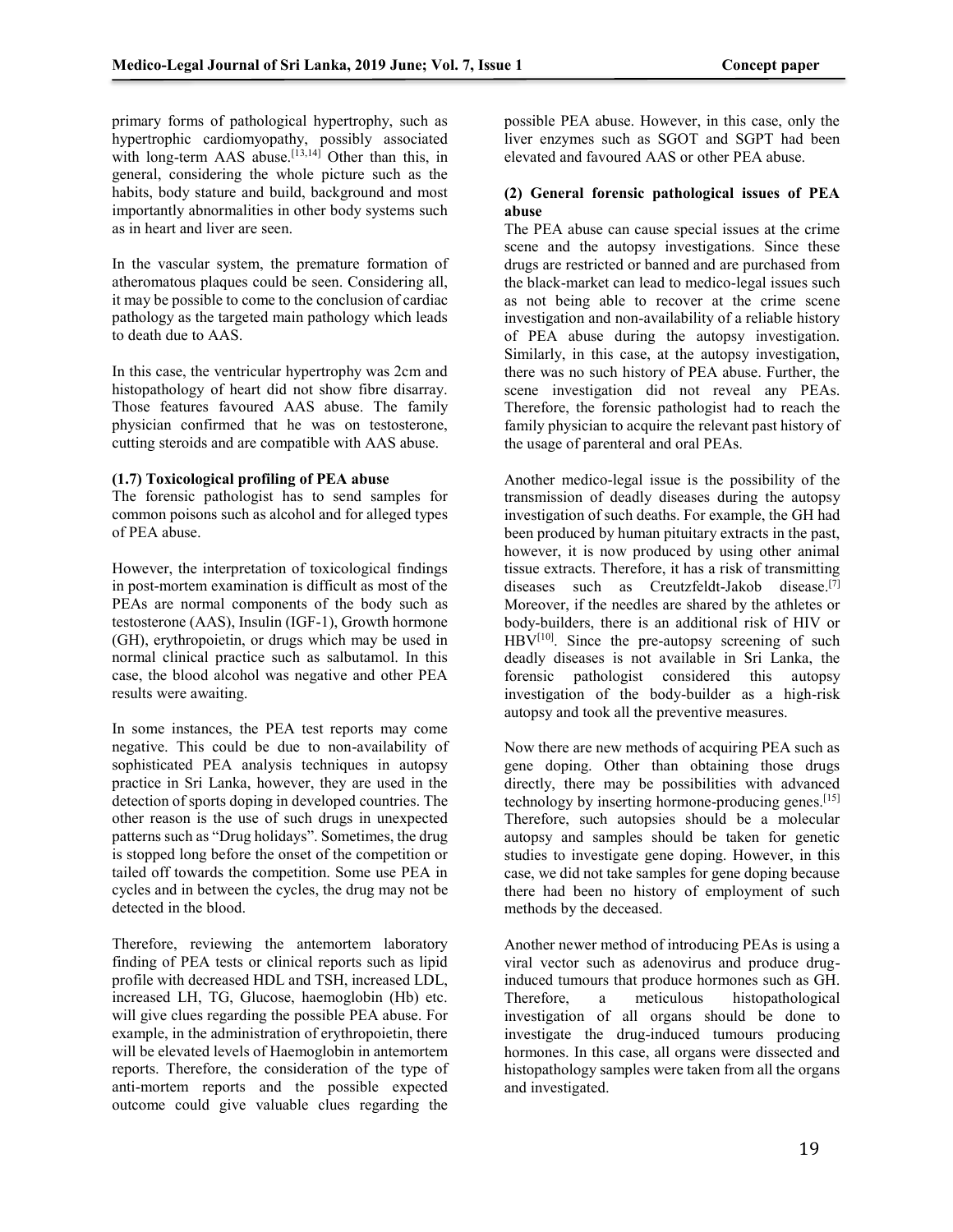#### **(3) Preventive measures in PEA abuse**

Because of the illegal nature of drug usage, young athletes or people will not attend to obtain treatments or investigations. Further, there are no education programs to highlight the side effects or fatal outcomes of abuse of PEA. Therefore, early recognition of cardiac complications by echocardiography, liver function tests etc. should be used for early identification and to take preventive measures. Screening programs exist in several countries such as USA, Italy, mainly to screen athletes to prevent sports-related deaths. Therefore, the introduction of such a PEA screening method for competitive and recreational sportsmen will be useful to prevent PEA abuse and to prevent premature deaths.<sup>[16]</sup>

#### **Conclusion**

Performance-enhancing agents (PEA) abuse among sports and recreation activities is a growing problem. Most of those PEA are banned or controlled in public use. Illegal nature of public usage may lead to problems in postmortem investigations such as nonavailability of evidence of PEA abuse in the preautopsy history and at the scene investigation.

Therefore, to identify the PEA abuse in the death investigation of sportsmen, we propose a new guideline.

(1) During the postmortem investigation, to identify PEA abuse, establish following seven (07) profiles; Social profile, physical profile, psychological profile, clinical profile, sports profile, pathological profile and toxicological profiles.

(2) Before the autopsy, to identify the types of PEA (a) Contact the physicians involved such as a family physician to identify the types of PEA abuse. (b) Perform a crime scene investigation preferably before the autopsy and look for evidence of PEA abuse.

(3) At autopsy, use special approaches; (a) consider the autopsy investigation as a high-risk autopsy and take preventive measures. (b) If the suspect was gene doping, do a molecular autopsy.

(4) To ascertain the COD, consider all seven profiles, scene and autopsy findings together.

(5) For prevention of PEA abuse, organize awareness programmes for the clinicians regarding the early diagnosis and for the sportsmen regarding the consequences of PEA abuse.

Finally, (6) to identify PEA abuse early and prevent premature deaths we also recommend employing an accepted clinical screening tool among sportsmen.

### **Disclosure statement**

**Conflicts of interests:** The authors declare that they have no conflicts of interests.

**Funding:** None

### **References**

- 1. Chronic Hunter, body-builders who died of steroids; http//www.youtube.com/ watch?v= bDATXTjBSW
- 2. Dandoy C, Rani S. Gereige RS. Performance-Enhancing Drugs. Pediatr Rev. 2012 Jun; 33(6): 265–72. Doi: 10.1542/pir.33-6-265
- 3. Wilson JD, Androgen abuse by athletes, Endocr Rev,1988;9(2):188-9. DOI: [10.1210/edrv-9-2-181](https://doi.org/10.1210/edrv-9-2-181)
- 4. Bhasin S, Cunningham GR, Hayes FJ, Matsumoto AM, Snyder PJ, Swerdloff RS, Montori VM; Task Force, Endocrine Society. J Clin Endocrinol Metab. 2010 Jun;95(6):2536-59. Doi: 10.1210/jc. 2009-2354.
- 5. Yesalis CE1, Barsukiewicz CK, Kopstein AN, Bahrke MS. Trends in anabolic-androgenic steroid use among adolescents. Arch Pediatr Adolesc Med. 1997 Dec;151(12):1197-206. PMID: 9412594
- 6. Haerinejad MJ, Ostovar A, Farzaneh MR, Keshavarz M. The Prevalence and Characteristics of Performance-Enhancing Drug Use Among Bodybuilding Athletes in the South of Iran, Bushehr. [Asian J Sports Med.](https://www.ncbi.nlm.nih.gov/pubmed/27826400) 2016 Jul 16;7(3):e35018. PMID: 27826400
- 7. Holt RI, Sönksen PH. Growth hormone, IGF-I and insulin and their abuse in sport. Br J Pharmacol. 2008 Jun;154(3):542-56. Doi: 10.1038/bjp.2008.99.
- 8. Steven B. Karch, Pathology of drug abuse;  $4<sup>th</sup>$  Ed, Boca Raton: CRC press; 2009. p-613.
- 9. Hunter M. Athletes risk their lives by routine use of performance-enhancing drugs, says BMA.